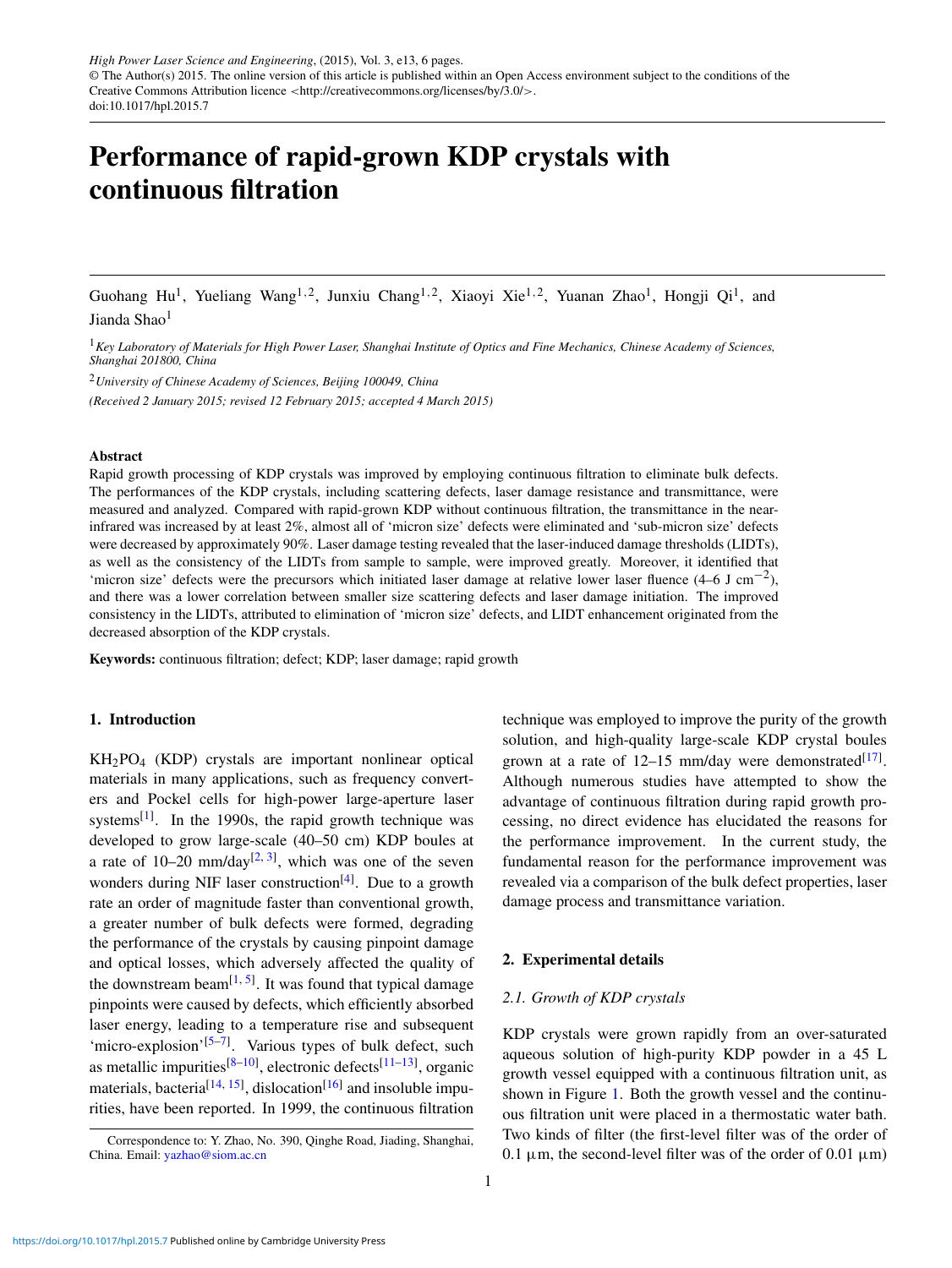

Figure 1. Schematic system for rapid growth of KDP boules using continuous filtration.

were connected inside the continuous filtration unit. A well-polished Z-cut crystal of size 8 mm  $\times$  8 mm  $\times$  4 mm was fixed in the center of the growth plate to initiate the crystallization. The growth rate was controlled to 10 mm/day by lowering the temperature from 318 to 305 K. The crystal was rotated in the 'forward–stop–backward' mode at a speed of 70 r.p.m. The temperature was controlled by a programmable Shimada controller (Model FP21) with an accuracy of 0.02 K. The KDP plates, labeled as CF-1 to CF-6, were cut in a Type I second harmonic generation (SHG) orientation from the same boule prepared by rapid growth with continuous filtration. A further six Type I KDP plates, labeled NCF-1 to NCF-6, prepared by rapid growth without continuous filtration, were chosen as a comparison. All KDP plates were cut to a size of 50 mm  $\times$  50 mm  $\times$  10 mm. They were annealed at 165◦C and polished by diamond turning before taking measurements.

#### *2.2. Measurement of transmittance spectra*

The transmittance spectra of the samples were measured with a Lambda 1050 UV/Vis/NIR spectrophotometer in the wavelength range 300–1100 nm and are shown in Figure 2.

It was found that the transmittance of the CF series samples was slightly (approximately 0.2%–1%) higher than the NCF series samples in the wavelength range 300–850 nm, and at least 2% higher than the NCF series samples in the wavelength range 850–1100 nm.

# *2.3. Detection of bulk defects*

Defects embedded in the crystals were detected by scattered light microscopy using high-intensity dark-field illumination (Figure 3). A CW 532 nm laser with a Gaussian spatial



Figure 2. Transmittance spectra of KDP crystals.



Figure 3. Schematic of the detection system for bulk defects in KDP crystals.

profile was focused and illuminated the bulk site at a power of 1.3 W. The focal length was 5000 mm, and the effective area of the spot on the sample was  $0.8 \text{ mm}^{[2]}$ . The image of the illuminated region was captured, orthogonal to the direction of laser propagation, through the side of the sample.

Typical scattering defects of the KDP plates are shown in Figure 4. Because the scattering light magnified the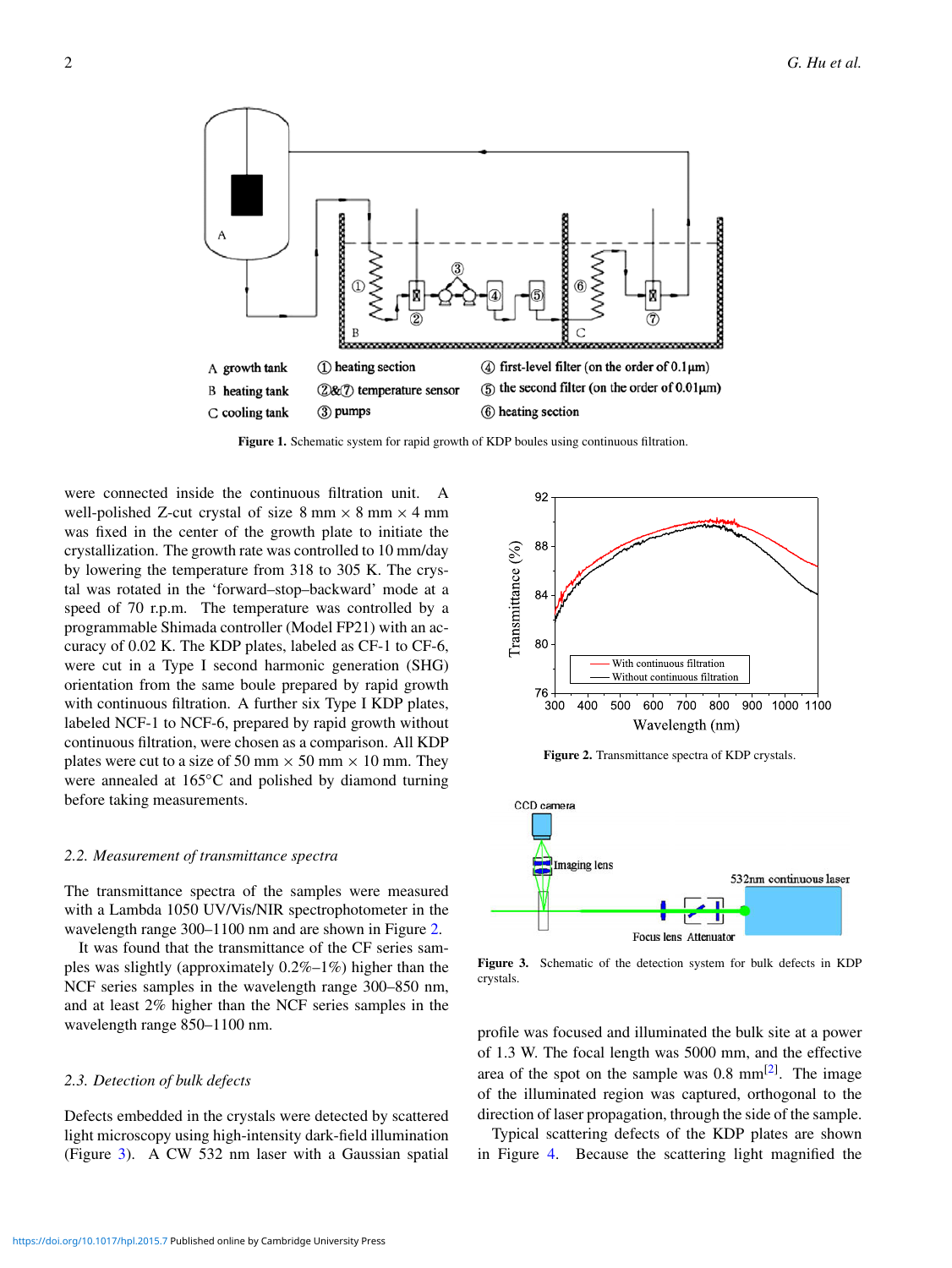

Figure 4. Typical scattering defects (a) 'micron size', (b) 'sub-micron size', (c) 'nano-scale cluster'.

defects and it was difficult to determine their actual size, the defects were categorized by their estimated size in this study. There were three kinds of scattering defect: sparsely distributed 'micron size' defects, high-density 'sub-micron size' defects and 'nano-scale' defect clusters. Statistical analysis of laser damage tests on 70-μm defects showed that all of the 'micron size' defects could generate laser damage at fluences higher than 4–6 J cm−2. 'Micron size' scattering defects were the most dangerous laser damage initiator. A fraction of 'sub-micron size' defects could lead to laser damage, with the probability of damage initiated being approximately 5%–40%. An increased local density of nano-scale defect clusters could also act as an initiator of laser damage.

The size of 'micron size' scattering defects was determined by microscope. The sample was wet-etched to bring the defects to the surface or near to the surface, where the size of the defects could be determined using a Nomarski microscope with  $200 \times$  magnification. Figure 5 shows the morphology of a typical 'micron size' scattering defect. The color of 'micron size' defects was different from the surrounding KDP crystal. As is well known, the contrast in bright-field imaging depends on differences in light absorption and the refractive index. It is clear that the absorption or the refractive index of 'micron size' defects was different from the DKDP material. The sizes of the defects shown in Figures  $4(b)$  and  $4(c)$  were not determined in this way, and merely estimated from the scattered intensity, as it was very difficult to distinguish these defects after wet etching.

Due to the variations in the distribution of scattering defects, the density of defects was analyzed statistically by sampling 30 dark images randomly for each sample, as summarized in Figure 6. The density of bulk defects is the number of scattering sites ('micron size' and 'submicron size' defects) divided by the illuminated volume of the KDP crystal. For 'nano-scale clusters', it is more difficult to calculate the density than for the 'micron size' and 'sub-micron size' defects. The probability of capturing these defects from 30 dark images was calculated, and the difference of the brightness was not considered.

It was found that the 'micron size' defects were sparsely distributed, and the density of this kind of defect was approximately 0.008 mm−<sup>3</sup> for the NCF series samples. However, they were eliminated after employing continuous



Figure 5. Image of a 'micron size' defect captured by the optical microscope.

filtration. Furthermore, the density of 'sub-micron size' defects in the CF samples was approximately one or two orders of magnitude lower than that of NCF samples. For the 'nano-scale clusters', although the probability of viewing this kind of defect in CF series samples was slightly lower than in NCF series samples, there was no obvious difference between the two series.

#### *2.4. Laser damage testing*

The damage test experiments were performed using a pulsed Nd:YAG laser operating at 30 Hz with an approximate output energy of 1.5 J at 1064 nm. The pulse duration was approximately 12 ns. The laser fluence on the target plane was adjusted by means of an energy attenuator, consisting of a half-wave plate and a polarizer. The laser beam was focused by the focusing lens onto the target plane. The focal length was 5000 mm, and the effective spot size on the sample was  $0.6 \text{ mm}^2$ , as measured by a laser beam analyzer. The onset of laser damage was detected by an online imaging system with a resolution of the order of microns. A ramp (R-on-1) test was employed to analyze the laser damage resistance of the KDP witnesses, and at least 50 sites on each witness were sampled by laser pulses. The testing results are shown in Figure 7.

It was clear that the laser-induced damage probability shifted to higher fluences after employing continuous filtration. For the NCF series samples, some samples (NCF-3, NCF-4 and NCF-6) exhibited very low laser-induced damage thresholds (LIDTs), attributed to individual damage initiated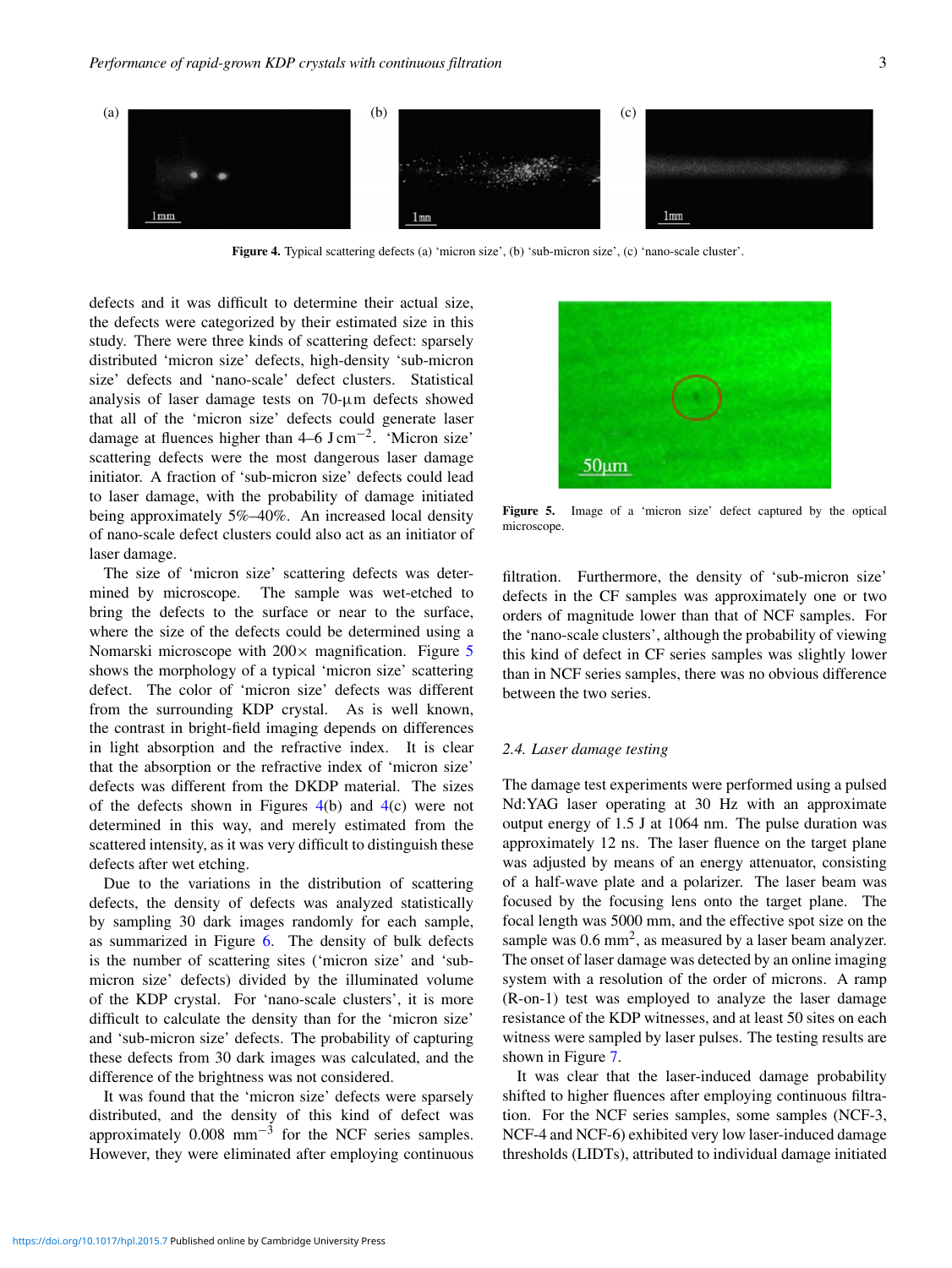

Figure 6. Comparison of (a) 'micron size' scattering defects, (b) 'sub-micron size' scattering defects and (c) 'nano-scale cluster' between the samples grown with and without continuous filtration.

at a very low laser fluence. The LIDTs of the NCF series samples ranged from 2.3 to 22.4  $J \text{ cm}^{-2}$ . For the CF series samples, the LIDTs range from 25.4 to 36.6 J cm<sup>-2</sup>, and the consistency of the LIDTs was also improved.

# 3. Discussion

By using two-level filters in the continuous filtration system, the new growth method ruled out the probability of inclusions with sizes larger than the filter hole. The statistical data for the scattering defects showed that there were no 'micron size' defects after filtration and 'sub-micron size' defects decreased by 90%. This means that most of the defects with sizes larger than tens of microns were eliminated. However, there was no obvious change in 'nano-scale' defect clusters before and after employing continuous filtration, given its smaller size than the filter holes.

A decreased level of scattering defects reduced scattering losses, which was helpful in improving the transmittance of the KDP crystals. However, there was more noticeable improvement in transmittance for infrared wavelengths than in the visible and UV bands after employing continuous



Figure 7. R-on-1 laser damage probability curves for the KDP samples.

filtration; this cannot be attributed to decreased scattering, because one would expect a higher scattering intensity at short wavelengths according to the scattering law. The higher transmittance of the CF series samples in the infrared band mainly comes from the decreased absorption of the KDP crystals.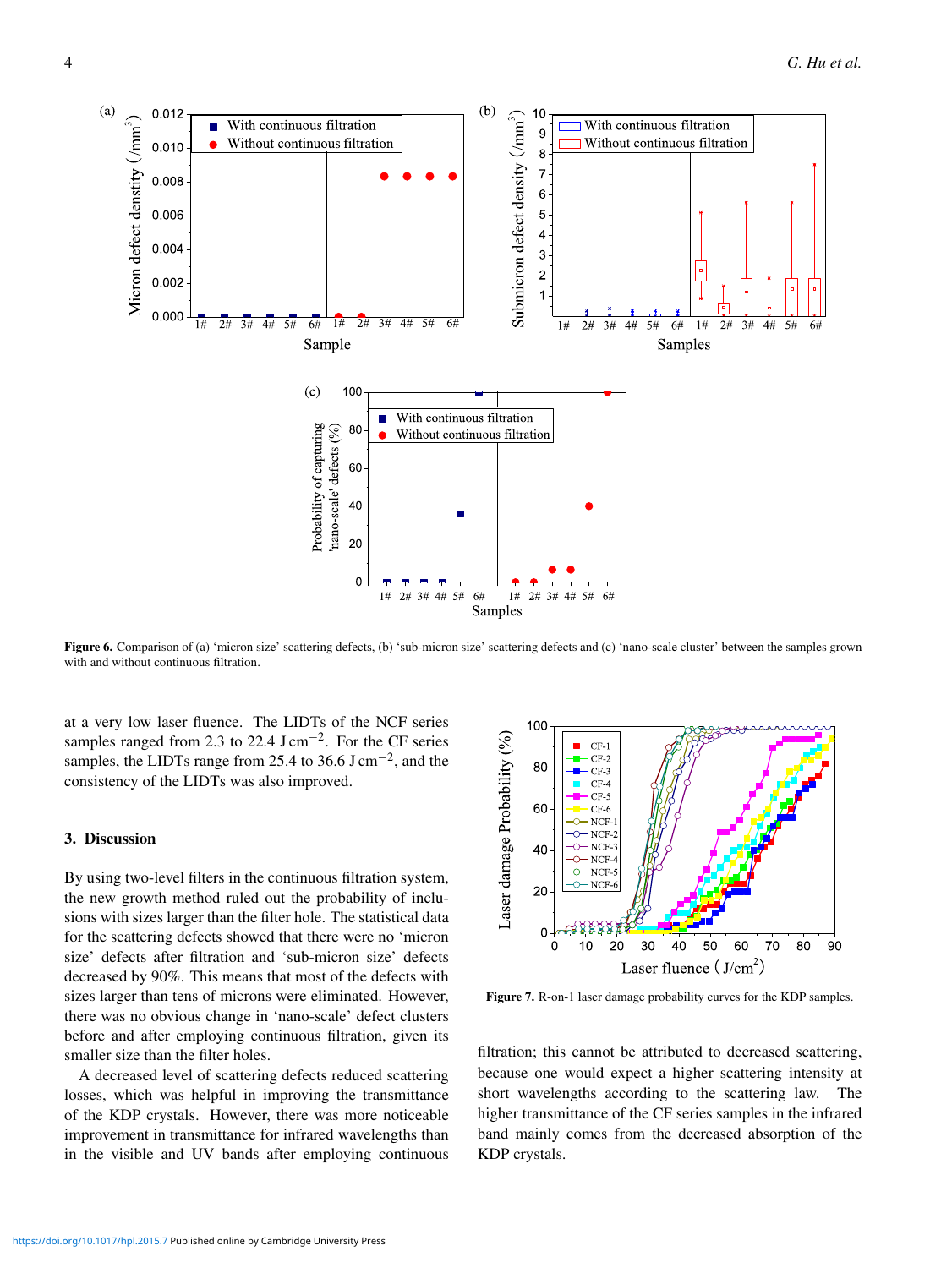

Figure 8. Laser damage initiated at 'micron size' defects in NCF series samples.

For KDP crystals, the prevailing consensus for laser damage initiation has been that the damage is dominated by precursor defects that efficiently absorb the laser energy, and that several kinds of defect may be responsible for damage initiation, such as impurities<sup>[18]</sup>, interstitial atoms or vacancies<sup>[19]</sup>. The online monitoring technique, combining the light-scattering technique and LIDT testing, demonstrated that scattering defects were one of the damage precursors. Figure 8 showed that pinpoint damage initiated from the 'micron size' scattering defects.

The typical laser fluence for damage initiation from 'micron size' defects was approximately  $4-6$  J cm<sup>-2</sup>, and could be defined as a low-fluence damage precursor. This was the reason for the low LIDT for three of the samples (NCF-3, NCF-4 and NCF-6) and the wide range of LIDTs of NCF series samples. Statistical analysis of the defect density showed that this kind of low-fluence damage precursor existed only in NCF series samples (see Figure 6), and most of the damage onset was correlated to 'micron size' scattering defects from the online monitor during laser damage testing. When continuous filtration was employed, there were no 'micron size' defects observed for the CF series samples. This was the reason for the improvements in LIDT consistency for the CF series samples.

Besides 'micron size' scattering defects, the density of 'sub-micron size' scattering defects in the CF series samples also decreased significantly compared with the NCF series samples. The density in the former was one or two orders of magnitude lower than in the latter. Online monitoring of damage initiation showed that there were a few damage sites  $\left($  <10%) initiated from 'sub-micron size' defects, and most of the damage was not initiated from pre-existing scattering defects (see Figure 9).

The effect of eliminating 'micron size' defects was to lower the damage probability at low fluences, and it did not change the probability of damage at high fluences. However, the curve of damage probability shifted to a higher laser fluence for the CF samples compared with the NCF



Figure 9. Typical damage initiation in CF series samples.

samples, and 'sub-micron size' scattering defects were not the main cause for damage initiation. That means that there were high-fluence damage precursors other than 'sub-micron size' scattering defects. The pinpoint damage shown in Figure 9(b) showed that the high-fluence damage precursors were high-density distributed absorptive defects. Although there was no direct proof as to the high-fluence damage precursors from the experimental observations, we can get some information about them from the spectra curve. The transmission of the CF series samples was higher than that of the NCF series samples, with an increasing gap between the two curves on moving from short wavelengths to long wavelengths. The major difference was located in the infrared band, and was greater than 2%. The improvement of transmission may be attributed to decreased scattering losses and absorption losses. The scattering loss was certainly decreased for CF series samples compared with NCF series samples due to the change in scattering defect density shown in Figure 6. However, this was not the main reason for the increased transmission, as scattering is wavelength dependent and higher scattering losses should be expected at shorter wavelengths according to the scattering law. This means that the increasing transmission difference originated from decrease absorption losses, i.e., absorptive defects, giving rise to a shift of the damage probability curve to higher fluences. Therefore, continuous filtration reduced not only the scattering defects but also the absorptive defects, which was the reason for the improved quality of the rapid-grown KDP crystals.

# 4. Conclusion

Rapid growth of KDP crystals with continuous filtration has been demonstrated. The transmittance of the crystals for the infrared band was at least 2% higher than that of samples grown without continuous filtration, which was attributed to the decrease of absorption. Micron size scattering defects were identified as low-fluence damage precursors, and can be eliminated by continuous filtration. The damage resistance of the crystals was greatly improved due to the elimination of low-fluence damage precursors and the decrease in absorption.